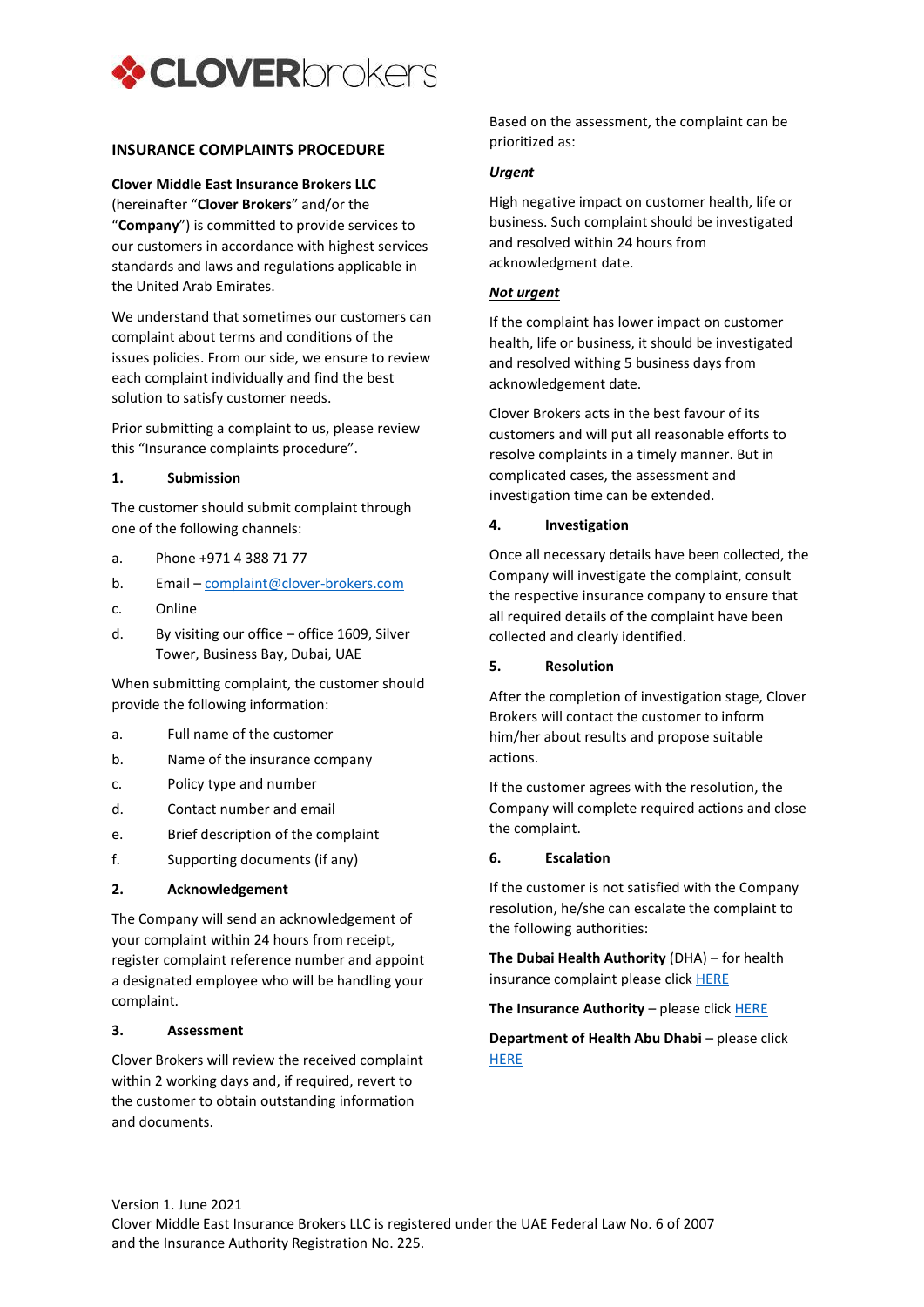

# **Insurance Complaint Flowchart**